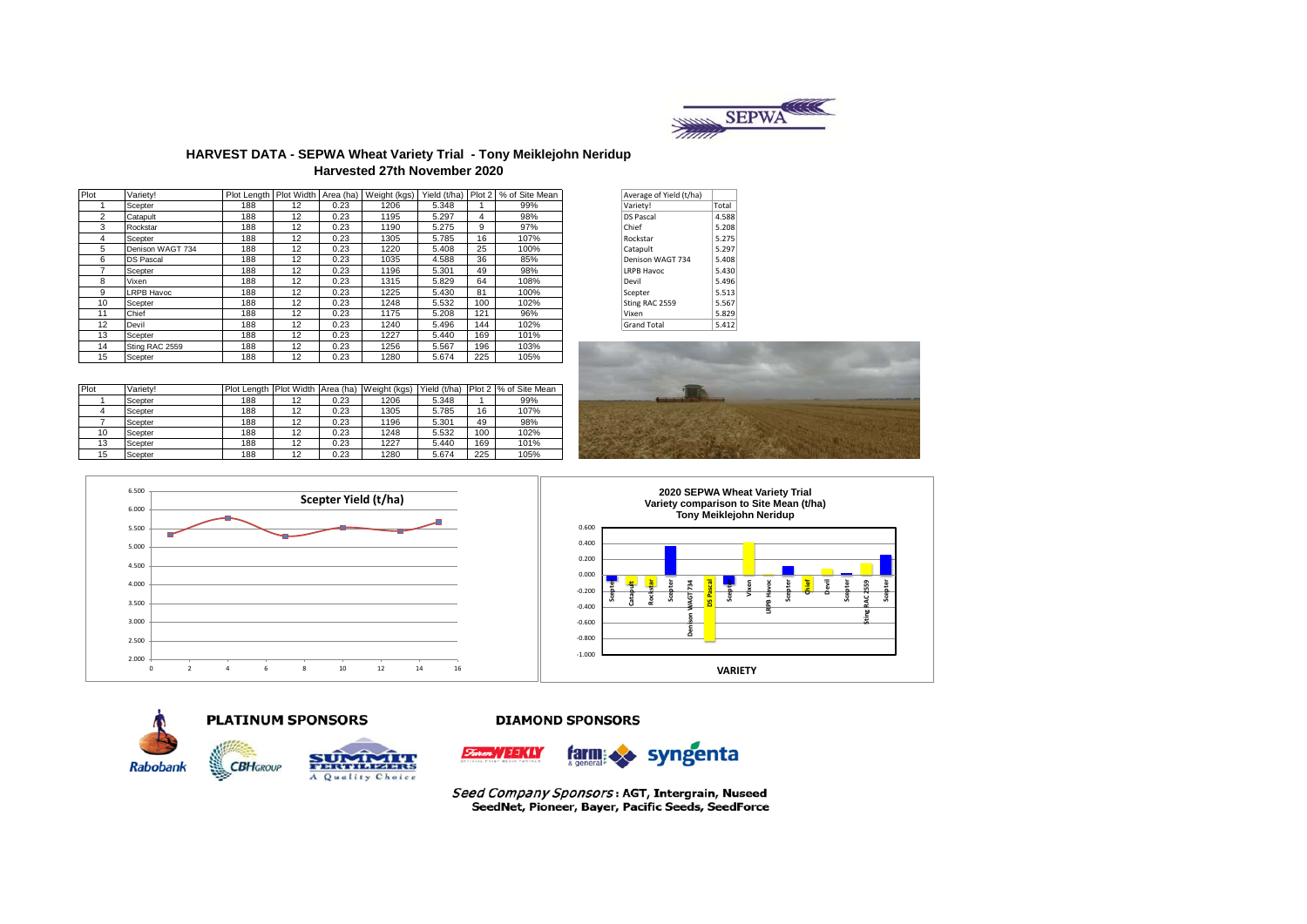



|      |                   | Yield  |                |
|------|-------------------|--------|----------------|
| Plot | Varietv!          | (t/ha) | % of Site Mean |
| 1    | Scepter           | 5.348  | 99%            |
| 2    | Catapult          | 5.297  | 98%            |
| 3    | Rockstar          | 5.275  | 97%            |
| 4    | Scepter           | 5.785  | 107%           |
| 5    | Denison WAGT 734  | 5.408  | 100%           |
| 6    | <b>DS Pascal</b>  | 4.588  | 85%            |
| 7    | Scepter           | 5.301  | 98%            |
| 8    | Vixen             | 5.829  | 108%           |
| 9    | <b>LRPB Havoc</b> | 5.430  | 100%           |
| 10   | Scepter           | 5.532  | 102%           |
| 11   | Chief             | 5.208  | 96%            |
| 12   | Devil             | 5.496  | 102%           |
| 13   | Scepter           | 5.440  | 101%           |
| 14   | Sting RAC 2559    | 5.567  | 103%           |
| 15   | Scepter           | 5.674  | 105%           |

**Site Details**

**Soil Description:** Sandplain **Site Mean (1)** 5.412

**Plot Dimensions**

**CBH**GROUP



# 188 12 0.23 4.43



## **DIAMOND SPONSORS**





Seed Company Sponsors: AGT, Intergrain, Nuseed SeedNet, Pioneer, Bayer, Pacific Seeds, SeedForce



#### **Statistical Analysis**

| <b>Soil Description:</b> | Sandplain                | Site Mean (t/ha)                | 5.412  |
|--------------------------|--------------------------|---------------------------------|--------|
| Date Sown:               | Friday, 15 May 2020      | Probability                     | 0.108  |
| Date Harvested           | Friday, 27 November 2020 | Least significant difference 5% | 0.5238 |
| Seedina Rate:            | 80 kg/ha                 | <b>CV %</b>                     | 3.5    |
|                          |                          |                                 |        |